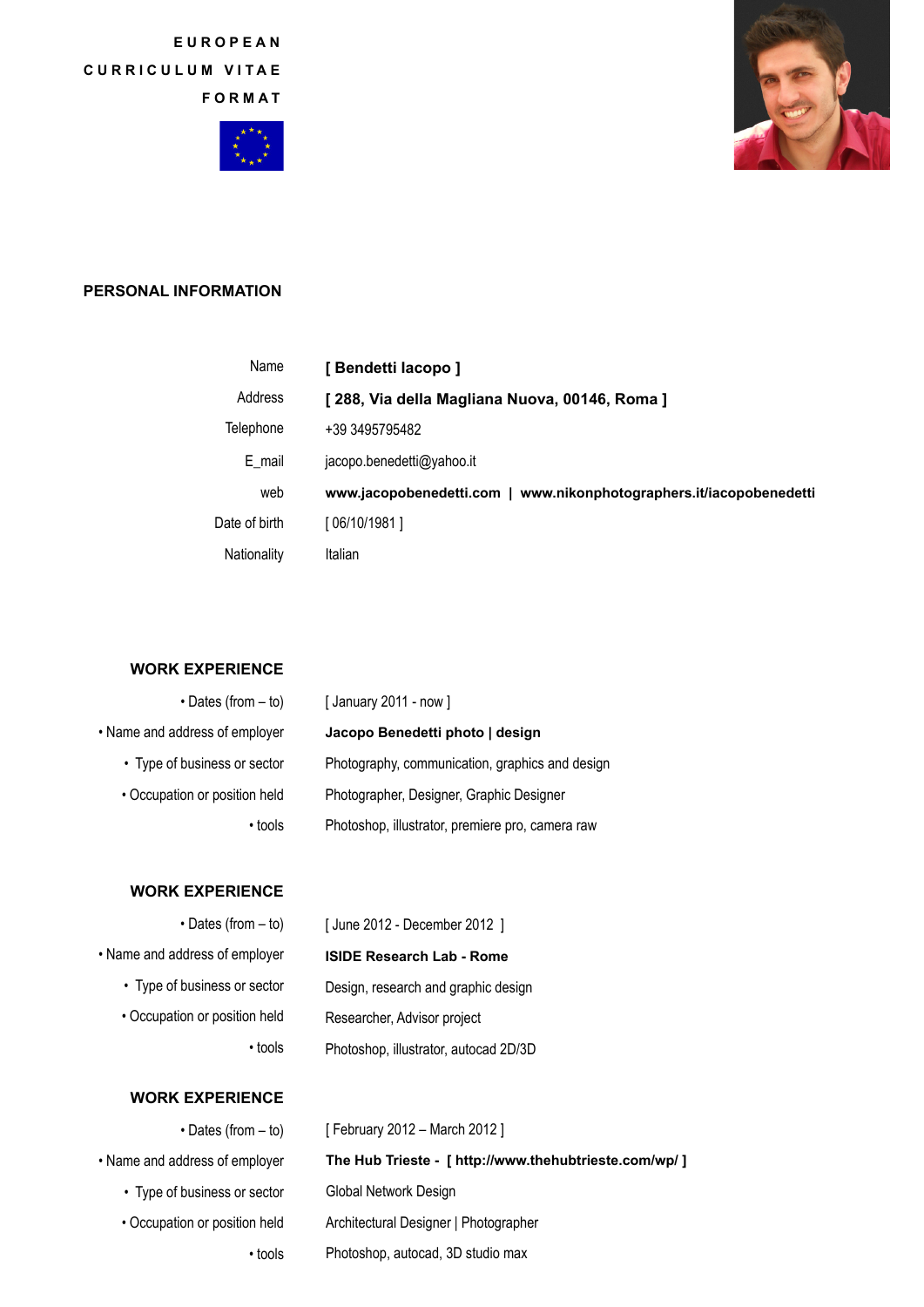## **WORK EXPERIENCE**

| $\cdot$ Dates (from $-$ to)    | [November 2010 – September 2012]                 |
|--------------------------------|--------------------------------------------------|
| • Name and address of employer | Thyssenkrupp italia S.P.A                        |
| • Type of business or sector   | Industrial Engineering / Mechanical              |
| • Occupation or position held  | FreeLance: Concept designer, industrial designer |
| • tools                        | 3D studio max, vray, autocad 2D/3D, illustrator  |
|                                |                                                  |

## **WORK EXPERIENCE**

| $\cdot$ Dates (from $-$ to)    | [ January 2009 - March 2009 ]         |
|--------------------------------|---------------------------------------|
| • Name and address of employer | V8 studio - Rome                      |
| • Type of business or sector   | Video post-production and graphics    |
| • Occupation or position held  | Stage: 2D, 3D Visual, graphic         |
| • tools                        | Photoshop, premiere pro, after effect |
|                                |                                       |

# **WORK EXPERIENCE**

| $\cdot$ Dates (from $-$ to)    | [ May 2008 - December 2008 ]                    |
|--------------------------------|-------------------------------------------------|
| • Name and address of employer | <b>Peugeot Italy S.P.A</b>                      |
| • Type of business or sector   | industry and car design                         |
| • Occupation or position held  | Collaboration: Concept and industrial designer  |
| • tools                        | 3D studio max, vray, autocad 2D/3D, illustrator |

#### **WORK EXPERIENCE**

| $\cdot$ Dates (from – to)      | [June 2007 - April 2008]                   |
|--------------------------------|--------------------------------------------|
| • Name and address of employer | Ettore Sturba Architecture   Design Studio |
| • Type of business or sector   | Architecture, concept e design             |
| • Occupation or position held  | 2D, 3D, Junior Designer, graphic           |
| • tools                        | Autocad, illustrator                       |

## **EDUCATION AND TRAINING**

| November 2010 - September 2013 ]                                                                                                                                                                          |
|-----------------------------------------------------------------------------------------------------------------------------------------------------------------------------------------------------------|
| ISIA ROME DESGIN - [higher education and research MIUR - Design of Systems                                                                                                                                |
| Design of complex systems and services   System design   information design   interaction and                                                                                                             |
| multimedia design   story design and application   2d 3d modeling, visual design, virtual design  <br>marketing, brand efficiency, logo design, retail design   Ergonomy, sociology, semiotics, esthetics |
|                                                                                                                                                                                                           |

• Title of qualification awarded

Degree in **Design of Systems**